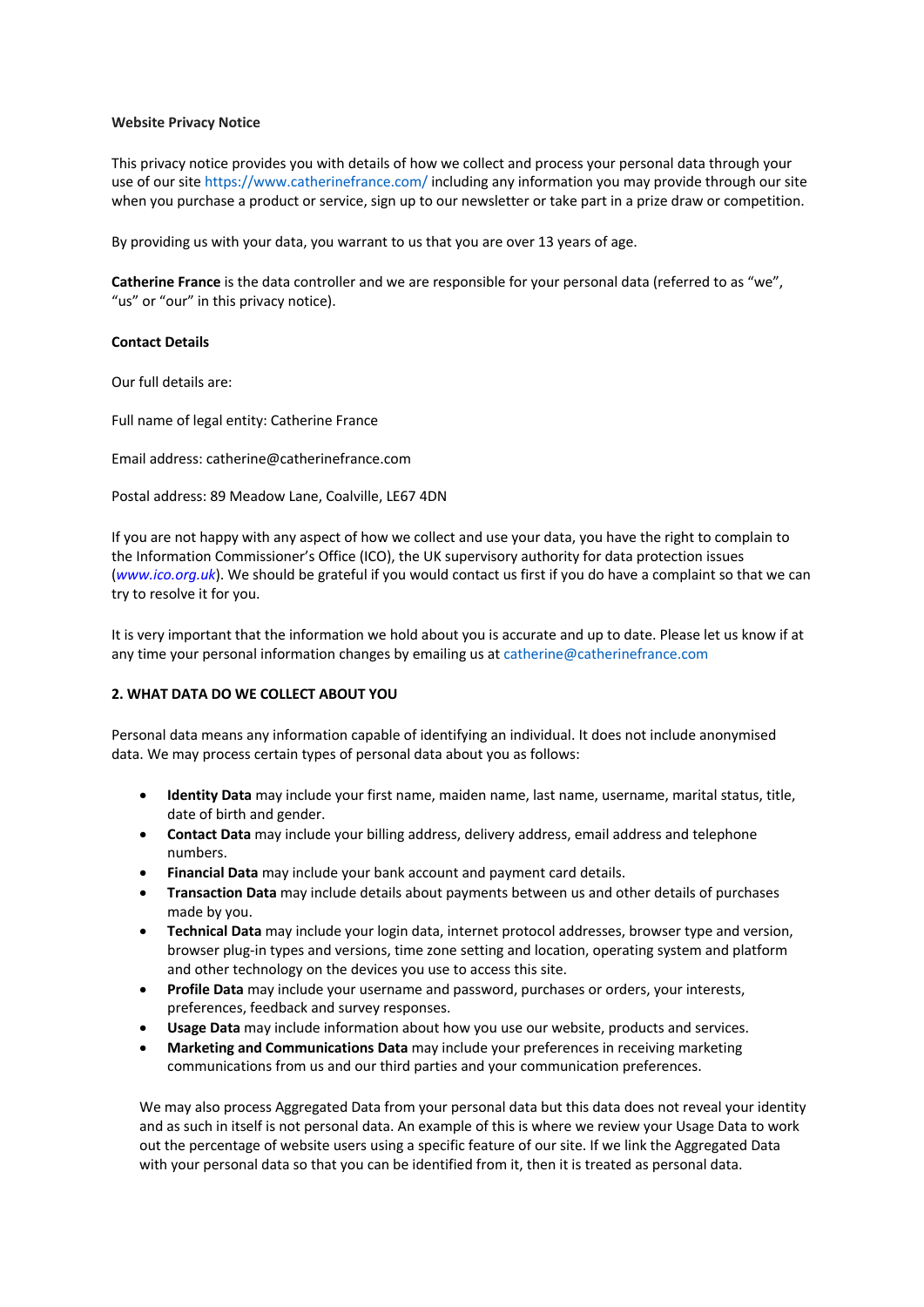## **Sensitive Data**

We do not collect any Sensitive Data about you. Sensitive data refers to data that includes details about your race or ethnicity, religious or philosophical beliefs, sex life, sexual orientation, political opinions, trade union membership, information about your health and genetic and biometric data. We do not collect any information about criminal convictions and offences.

Where we are required to collect personal data by law, or under the terms of the contract between us and you do not provide us with that data when requested, we may not be able to perform the contract (for example, to deliver goods or services to you). If you don't provide us with the requested data, we may have to cancel a product or service you have ordered but if we do, we will notify you at the time.

# **3. HOW WE COLLECT YOUR PERSONAL DATA**

We collect data about you through a variety of different methods including:

- **Direct interactions:** You may provide data by filling in forms on our site (or otherwise) or by communicating with us by post, phone, email or otherwise, including when you:
	- order our products or services;
	- create an account on our site;
	- subscribe to our service or publications;
	- request resources or marketing be sent to you;
	- enter a competition, prize draw, promotion or survey; or give us feedback.
- **Automated technologies or interactions:** As you use our site, we may automatically collect Technical Data about your equipment, browsing actions and usage patterns. We collect this data by using cookies, server logs and similar technologies. We may also receive Technical Data about you if you visit other websites that use our cookies. Please see our cookie policy at [**COOKIE POLICY**] for further details.

## **4. HOW WE USE YOUR PERSONAL DATA**

We will only use your personal data when legally permitted. The most common uses of your personal data are:

- Where we need to perform the contract between us.
- Where it is necessary for our legitimate interests (or those of a third party) and your interests and fundamental rights do not override those interests.
- Where we need to comply with a legal or regulatory obligation.

Generally, we do not rely on consent as a legal ground for processing your personal data, other than in relation to sending marketing communications to you via email or text message. You have the right to withdraw consent to marketing at any time by emailing us at catherine@catherinefrance.com

#### **Purposes for processing your personal data**

Set out below is a description of the ways we intend to use your personal data and the legal grounds on which we will process such data. We have also explained what our legitimate interests are where relevant.

We may process your personal data for more than one lawful ground, depending on the specific purpose for which we are using your data. Please email us at catherine@catherinefrance.com if you need details about the specific legal ground we are relying on to process your personal data where more than one ground has been set out in the table below.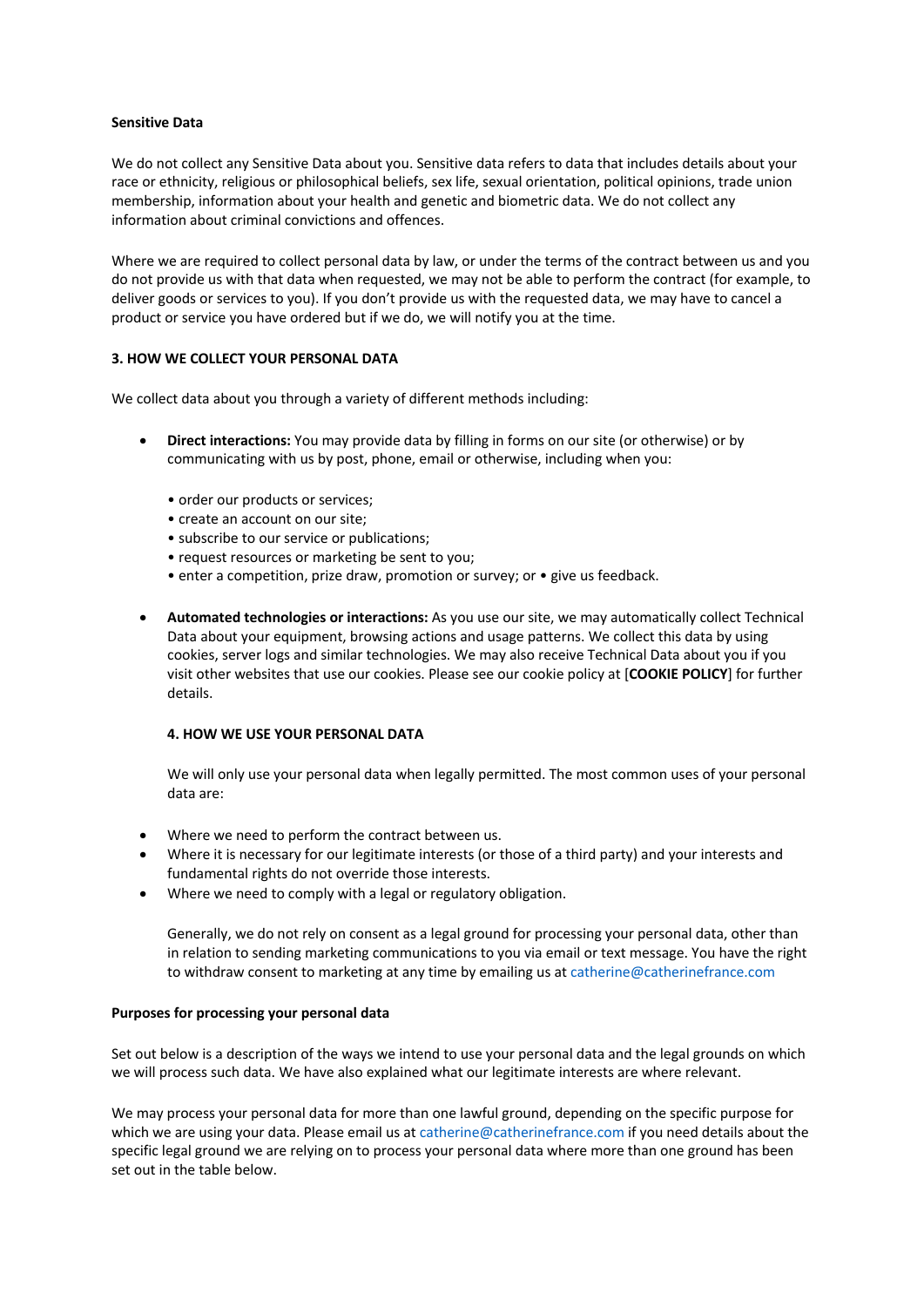# **Purpose/Activity Type of data Lawful basis for processing**

| To register you as a new customer                                                                                                                                               | (a) Identity (b)<br>Contact                                        | Performance of a contract with you                                                                                                                                                                                                                  |
|---------------------------------------------------------------------------------------------------------------------------------------------------------------------------------|--------------------------------------------------------------------|-----------------------------------------------------------------------------------------------------------------------------------------------------------------------------------------------------------------------------------------------------|
| To process and deliver your order<br>including:<br>(a) Manage payments, fees and<br>charges                                                                                     | (a) Identity<br>(b) Contact<br>(c) Financial (d)<br>Transaction    | (a) Performance of a contract with you<br>(b) Necessary for our legitimate interests to                                                                                                                                                             |
| (b) Collect and recover money owed to<br>us                                                                                                                                     | recover debts owed to us<br>(e) Marketing and<br>Communications    |                                                                                                                                                                                                                                                     |
| To manage our relationship with you<br>which will include:                                                                                                                      | (a) Identity (b)                                                   | (a) Performance of a contract with you<br>(b) Necessary to comply with a legal obligation                                                                                                                                                           |
| (a) Notifying you about changes to our<br>terms or privacy policy                                                                                                               | Contact (c) Profile<br>(d) Marketing and<br>Communications         | (c) Necessary for our legitimate interests to<br>keep our records updated and to study how<br>customers use our products/services                                                                                                                   |
| (b) Asking you to leave a review or<br>take a survey                                                                                                                            |                                                                    |                                                                                                                                                                                                                                                     |
| To enable you to partake in a prize<br>draw, competition or complete a<br>survey                                                                                                | (a) Identity (b)<br>Contact (c) Profile (d)<br>Usage               | (a) Performance of a contract with you<br>(b) Necessary for our legitimate interests to                                                                                                                                                             |
|                                                                                                                                                                                 | (e) Marketing and<br>Communications                                | study how customers use our<br>products/services, to develop them and grow<br>our business                                                                                                                                                          |
| To administer and protect our business<br>and our site (including<br>troubleshooting, data analysis, testing,<br>system maintenance, support,<br>reporting and hosting of data) | (a) Identity (b)<br>Contact (c) Technical                          | (a) Necessary for our legitimate interests for<br>running our business, provision of<br>administration and IT services, network<br>security, to prevent fraud and in the context of<br>a business reorganisation or group<br>restructuring exercise |
|                                                                                                                                                                                 |                                                                    | (b) Necessary to comply with a legal obligation                                                                                                                                                                                                     |
| To deliver relevant content and<br>advertisements to you and measure<br>and understand the effectiveness of<br>our advertising                                                  | (a) Identity<br>(b) Contact<br>(c) Profile                         | Necessary for our legitimate interests to study<br>how customers use our products/services, to                                                                                                                                                      |
|                                                                                                                                                                                 | (d) Usage<br>(e) Marketing and<br>Communications                   | develop them, to grow our business and to<br>inform our marketing strategy                                                                                                                                                                          |
|                                                                                                                                                                                 | (f) Technical                                                      |                                                                                                                                                                                                                                                     |
| To use data analytics to improve our<br>website, products/services, marketing, (a) Technical (b)<br>customer relationships and<br>experiences                                   | Usage                                                              | Necessary for our legitimate interests to define<br>types of customers for our products and<br>services, to keep our site updated and relevant,<br>to develop our business and to inform our<br>marketing strategy                                  |
| To make suggestions and<br>recommendations to you about goods                                                                                                                   | (a) Identity (b)<br>Contact (c) Technical<br>(d) Usage (e) Profile | Necessary for our legitimate interests to<br>develop our products/services and grow our<br>business                                                                                                                                                 |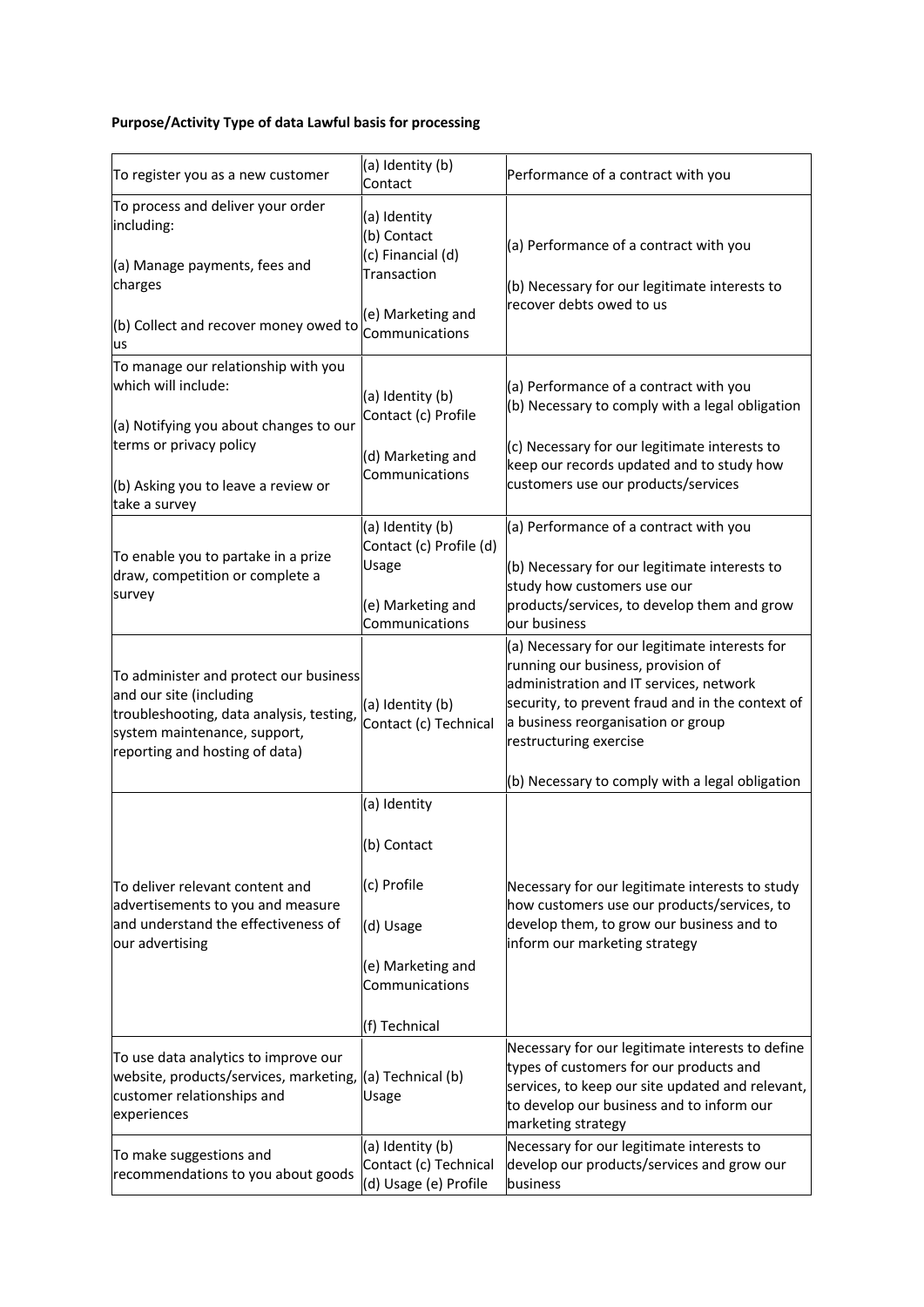| or services that may be of interest to |  |
|----------------------------------------|--|
| vou                                    |  |

#### **Marketing communications**

You will receive marketing communications from us if you have:

(i) requested information from us or purchased goods or services from us; or (ii) if you provided us with your details and ticked the box at the point of entry of your details for us to send you marketing communications; and (iii) in each case, you have not opted out of receiving that marketing.

We will get your express opt-in consent before we share your personal data with any third party for marketing purposes.

You can ask us or third parties to stop sending you marketing messages at any time by emailing us at catherine@catherinefrance.com at any time.

Where you opt out of receiving our marketing communications, this will not apply to personal data provided to us as a result of a product/service purchase, warranty registration, product/service experience or other transactions.

# **Change of purpose**

We will only use your personal data for the purposes for which we collected it, unless we reasonably consider that we need to use it for another reason and that reason is compatible with the original purpose. If you wish to find out more about how the processing for the new purpose is compatible with the original purpose, please email us at catherine@catherinefrance.com

If we need to use your personal data for a purpose unrelated to the purpose for which we collected the data, we will notify you and we will explain the legal ground of processing.

We may process your personal data without your knowledge or consent where this is required or permitted by law.

# **5. DISCLOSURES OF YOUR PERSONAL DATA**

We may have to share your personal data with the parties set out below for the purposes set out in the table in paragraph 4 above:

- Service providers who provide IT and system administration services.
- Professional advisers including lawyers, bankers, auditors and insurers who provide consultancy, banking, legal, insurance and accounting services.
- HM Revenue & Customs, regulators and other authorities based in the United Kingdom and other relevant jurisdictions who require reporting of processing activities in certain circumstances.
- Third parties to whom we sell, transfer, or merge parts of our business or our assets.

We require all third parties to whom we transfer your data to respect the security of your personal data and to treat it in accordance with the law. We only allow such third parties to process your personal data for specified purposes and in accordance with our instructions.

# **6. INTERNATIONAL TRANSFERS**

We do not transfer your personal data outside the European Economic Area (**EEA**). **7. DATA SECURITY**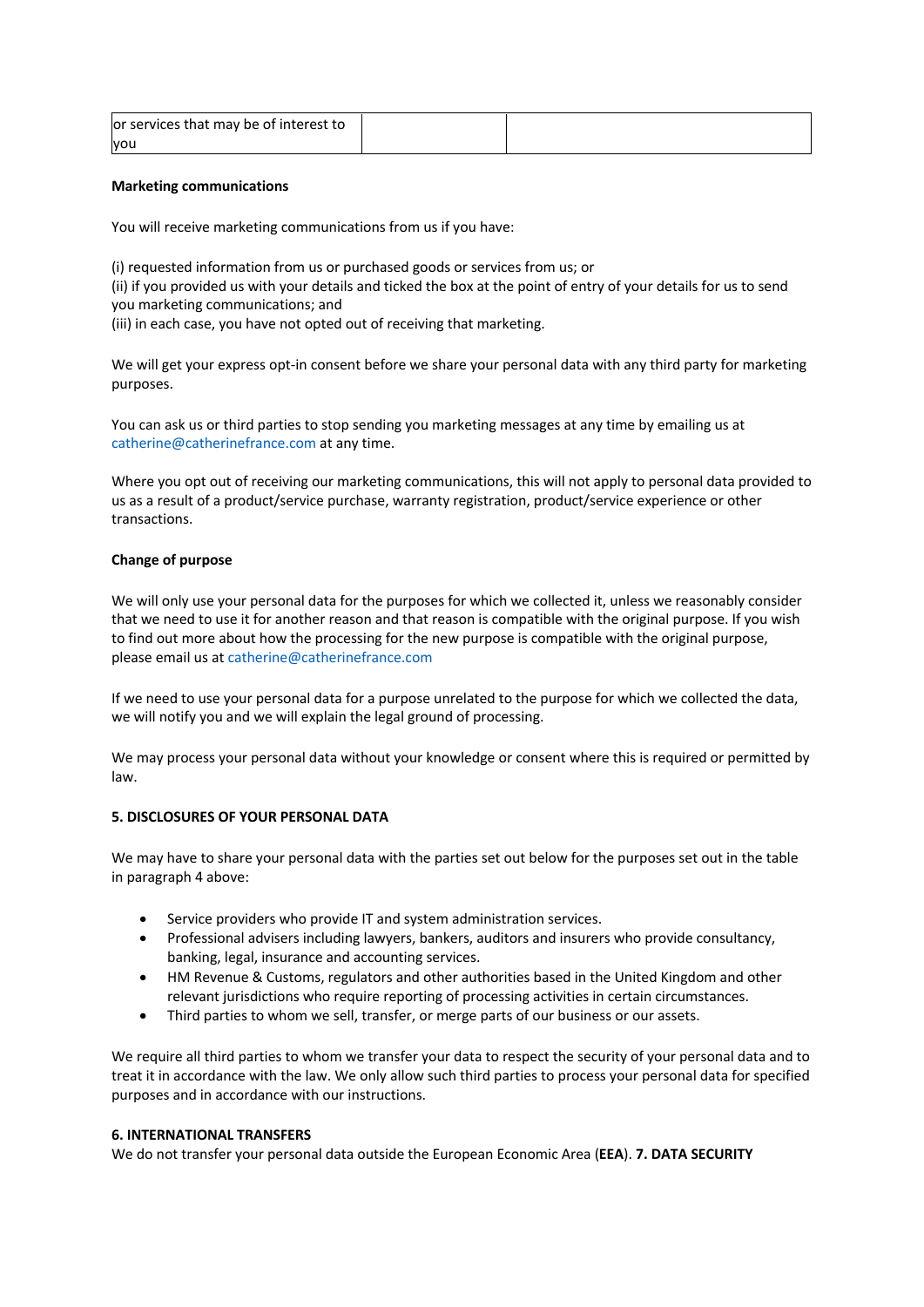We have put in place appropriate security measures to prevent your personal data from being accidentally lost, used or accessed in an unauthorised way, altered or disclosed. In addition, we limit access to your personal data to those employees, agents, contractors and other third parties who have a business need to know such data. They will only process your personal data on our instruction's and they are subject to a duty of confidentiality.

We have put in place procedures to deal with any suspected personal data breach and will notify you and any applicable regulator of a breach where we are legally required to do so.

# **8. DATA RETENTION**

We will only retain your personal data for as long as necessary to fulfil the purposes we collected it for, including for the purposes of satisfying any legal, accounting, or reporting requirements.

To determine the appropriate retention period for personal data, we consider the amount, nature, and sensitivity of the personal data, the potential risk of harm from unauthorised use or disclosure of your personal data, the purposes for which we process your personal data and whether we can achieve those purposes through other means, and the applicable legal requirements.

By law we have to keep basic information about our customers (including Contact, Identity, Financial and Transaction Data) for six years after they cease being customers for tax purposes.

In some circumstances you can ask us to delete your data: see below for further information.

In some circumstances we may anonymise your personal data (so that it can no longer be associated with you) for research or statistical purposes in which case we may use this information indefinitely without further notice to you.

# **9. YOUR LEGAL RIGHTS**

Under certain circumstances, you have rights under data protection laws in relation to your personal data. These include the right to:

- Request access to your personal data.
- Request correction of your personal data.
- Request erasure of your personal data.
- Object to processing of your personal data.
- Request restriction of processing your personal data.
- Request transfer of your personal data.
- Right to withdraw consent.

You can see more about these rights at: https://ico.org.uk/for-organisations/guide-to-the-general-dataprotection-regulation-gdpr/individual-rights/ If you wish to exercise any of the rights set out above, please email us at catherine@catherinefrance.com.

You will not have to pay a fee to access your personal data (or to exercise any of the other rights). However, we may charge a reasonable fee if your request is clearly unfounded, repetitive or excessive. Alternatively, we may refuse to comply with your request in these circumstances.

We may need to request specific information from you to help us confirm your identity and ensure your right to access your personal data (or to exercise any of your other rights). This is a security measure to ensure that personal data is not disclosed to any person who has no right to receive it. We may also contact you to ask you for further information in relation to your request to speed up our response.